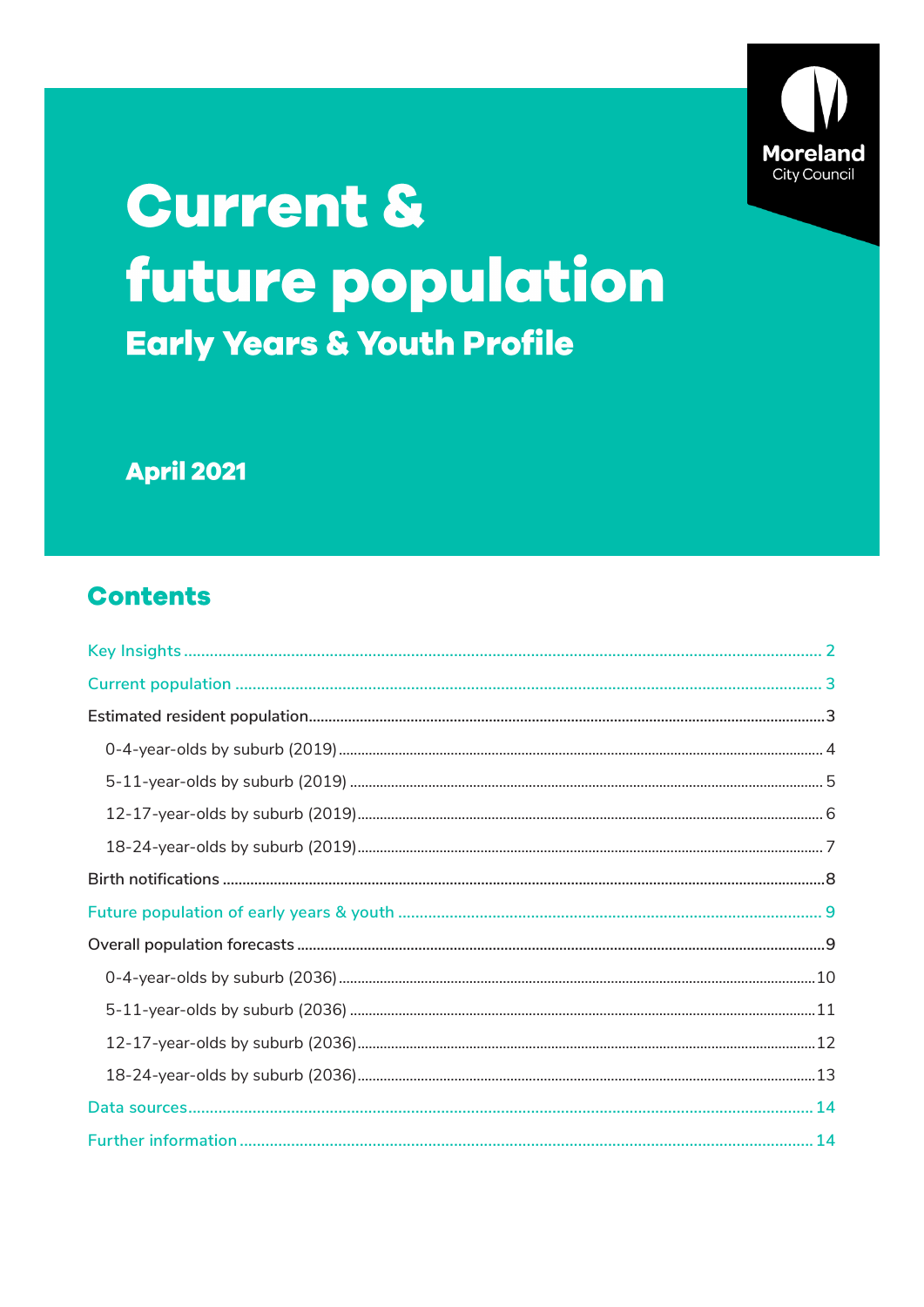# <span id="page-1-0"></span>**Key Insights**

#### Current Population:

- In 2019 there were an estimated 55,256 people 24 years and younger in Moreland, making up nearly on third (30%) of Moreland's population.
- Young people aged 18-24 are the largest cohort of young people in Moreland, making up 10% of the total Moreland population. There is a large concentration of young people of this age group in the South of Moreland in Brunswick, Brunswick East, and Brunswick West.
- In 2019 there were an estimated 12,338 children aged 0-4 living across the Moreland community, accounting for 6.6% of the total population. Suburbs with the highest number of 0- 4-year-olds were Glenroy (2,133) and Pascoe Vale & Oak Park (1,915)
- Birth notification data is reported on a monthly basis directly from Maternal & Child Health (MCH) centres in Moreland. In the 2019-20 financial year, 2,749 were reported at MCH centres in Moreland. In the five years prior, birth notifications remained consistently between 2,700 and 2,900 births per year. So far in the 2020-21 financial year, birth notifications have been lower than for the same months in the previous year.

#### Future Population:

-

- $\bullet$  In 2036<sup>1</sup>, there will be a forecasted 66,285 people 24 years and younger in Moreland, which adds an additional 20,197 children and young people to the community. This makes up just under one third (29%) of the total Moreland population forecasted in 2036.
- 18-24-year-olds are expected to remain the largest cohort in 2036, with substantial growth forecasted in Brunswick and Coburg. Brunswick is also expected to see the highest growth of children aged 0-11, whereas Glenroy is projected to have the highest growth in young people aged 12-17.
- Brunswick is expected to see the largest increase of children aged 0-4, with over 1,000 additional children expected in 2036.

 $1$  These forecasts were developed by ID (consultants) for Moreland City Council and are a pre-covid version of the forecasts developed in 2017. This forecast data is available for publication publicly, however where they are used it must be noted that these forecasts do not take into account the impacts of Covid-19. Any Application of this forecast data should include a mechanism to review and apply revised forecast data that takes into account the impacts of Covid19 as soon as further and reliable information becomes available.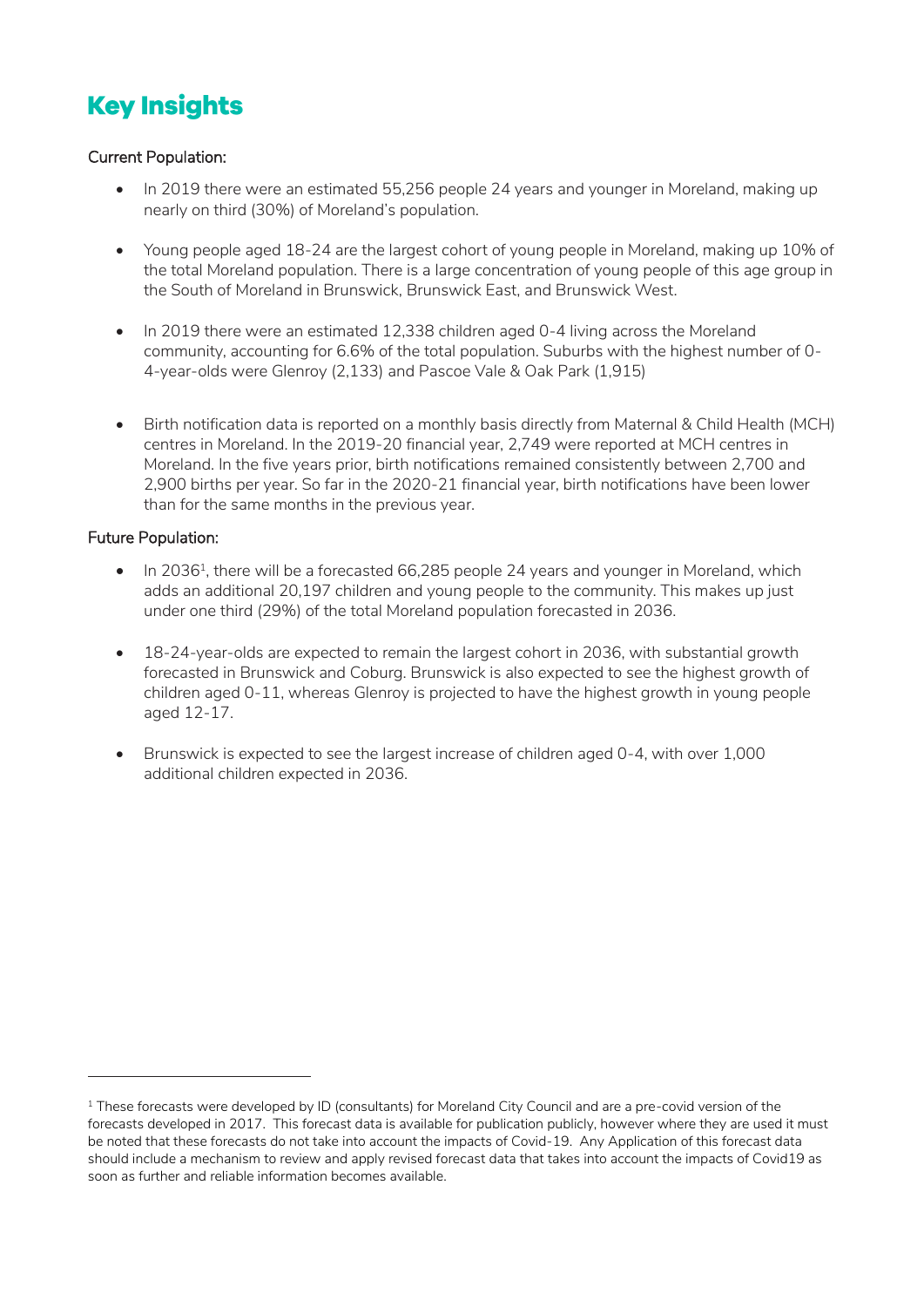## <span id="page-2-0"></span>**Current population**

### <span id="page-2-1"></span>**Estimated resident population**

In 2019, the estimated resident population of people aged 0-24 in Moreland was 55,256, making up 30% of Moreland's population.

This is slightly lower than the Greater Melbourne average (32%) and the North-West Metropolitan Region (33%) in 2016.



#### **Service age groups**

Service age groups are a tool used to break down a population into age groups based on life-stages. It is a useful tool to understand population and the services they are likely to need. In the Early Years and Youth Profile, there are four service age groups: 0-4-year-olds, 5-11-year-olds, 12-17-year-olds, and 18-24-year-olds. It is important to note that while these age breakdowns are descriptive of different lifestages, there are some limitations. For example, not all 5-year-olds will necessarily be in primary school, and not all 12-year-olds will necessarily be in secondary school.

Table. Estimated resident population in Moreland 2019 by service age group and 2016 population for North-Western Region and Greater Melbourne

| Age group     | Moreland<br>Population<br>2019 | Moreland<br>(%)<br>2019 | North-Western Region<br>(%)<br>2016 | <b>Greater Melbourne</b><br>(%)<br>2016 |
|---------------|--------------------------------|-------------------------|-------------------------------------|-----------------------------------------|
| $0-4$ years   | 12,338                         | 6.6%                    | 6.9%                                | 6.4%                                    |
| $5-11$ years  | 13,921                         | 7.5%                    | 8.5%                                | 8.5%                                    |
| $12-17$ years | 9,449                          | 5.1%                    | 6.3%                                | 6.7%                                    |
| $18-24$ years | 19,548                         | 10.5%                   | 10.8%                               | 10.0%                                   |
| <b>Total</b>  | 55,525                         | 29.7%                   | 32.5%                               | 31.6%                                   |





Source: Australian Bureau of Statistics Estimated Resident Population 2019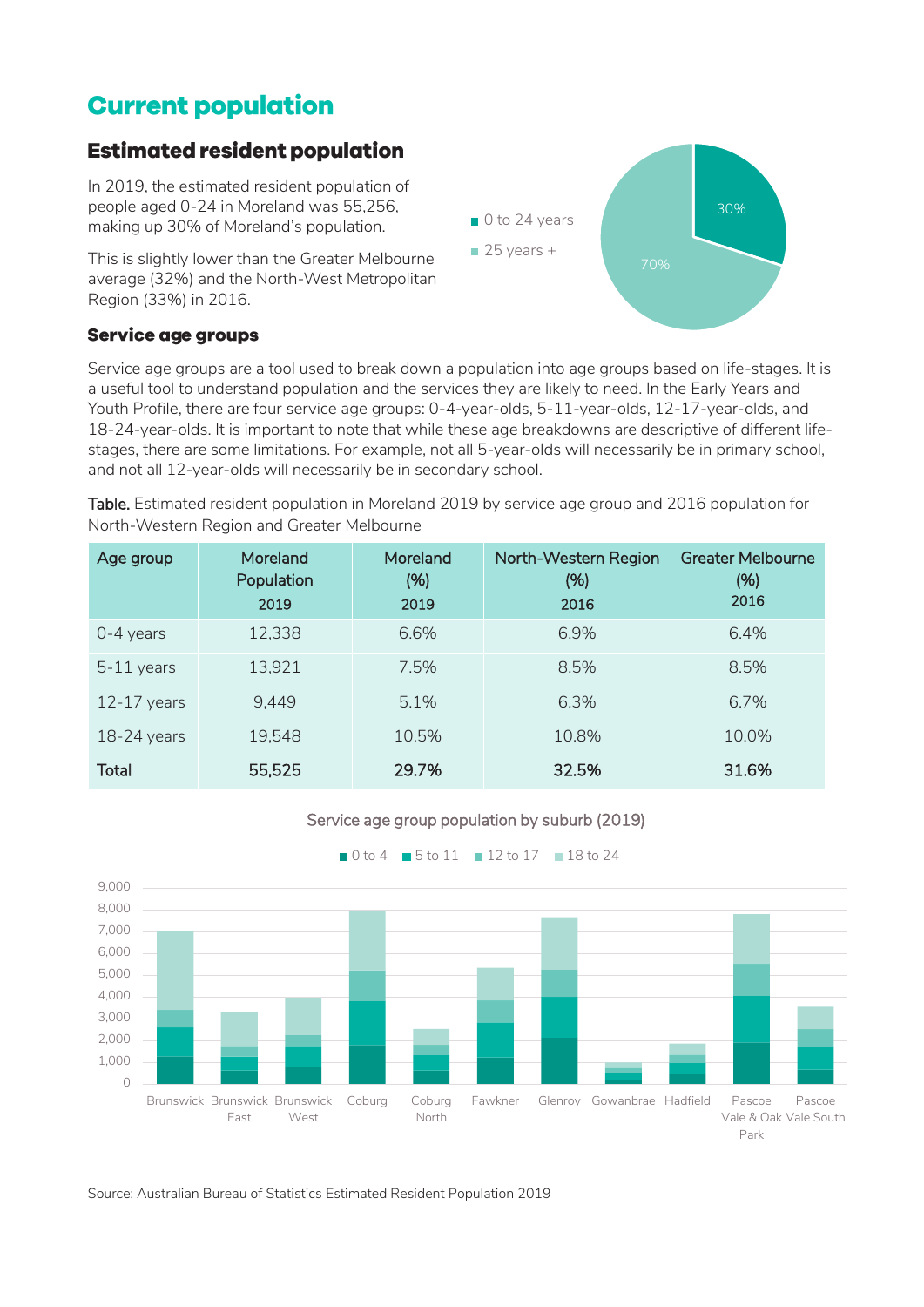### 0-4-year-old estimated population

Overall, in 2019 there were an estimated 12,338 0-4-year-olds living across the Moreland Community, accounting for 6.6% of the total population. Suburbs with the highest number of these 0-4-year-olds were Glenroy (2,133) and Pascoe Vale & Oak Park (1,915). Suburbs with the highest percentage of this age group were Glenroy (8.6%), Fawkner (8.0%), and Pascoe Vale & Oak Park (7.2%).

### <span id="page-3-0"></span>0-4-year-olds by suburb (2019)

| Suburb                 | Population | %    | Glenroy                   | 2.133 |
|------------------------|------------|------|---------------------------|-------|
| Glenroy                | 2,133      | 8.6% | Pascoe Vale & Oak<br>Park | 1,915 |
| Pascoe Vale & Oak Park | 1,915      | 7.2% | Coburg                    | 1,793 |
| Coburg                 | 1,793      | 6.1% | <b>Brunswick</b>          | 1,275 |
| <b>Brunswick</b>       | 1,275      | 4.5% | Fawkner                   | 1,227 |
| Fawkner                | 1,227      | 8.0% |                           |       |
| <b>Brunswick West</b>  | 775        | 5.8% | <b>Brunswick West</b>     | 775   |
| Pascoe Vale South      | 663        | 5.8% | Pascoe Vale South         | 663   |
| <b>Brunswick East</b>  | 634        | 4.1% | <b>Brunswick East</b>     | 634   |
| Hadfield               | 458        | 7.0% | Hadfield                  | 458   |
| Coburg North           | 308        | 3.5% | Coburg North              | 308   |
| Gowanbrae              | 219        | 7.0% | Gowanbrae                 |       |
| <b>Total</b>           | 12,338     | 6.6% |                           | 219   |

Source: Australian Bureau of Statistics Estimated Resident Population 2019

### 0-4-year-olds population density by Statistical Area 1 (2016)



Note: The Australian Bureau of Statistics' Estimated Resident Population for 2019 are not available by statistical area 1 (SA1), therefore this map was generated using 2016 Population Census data.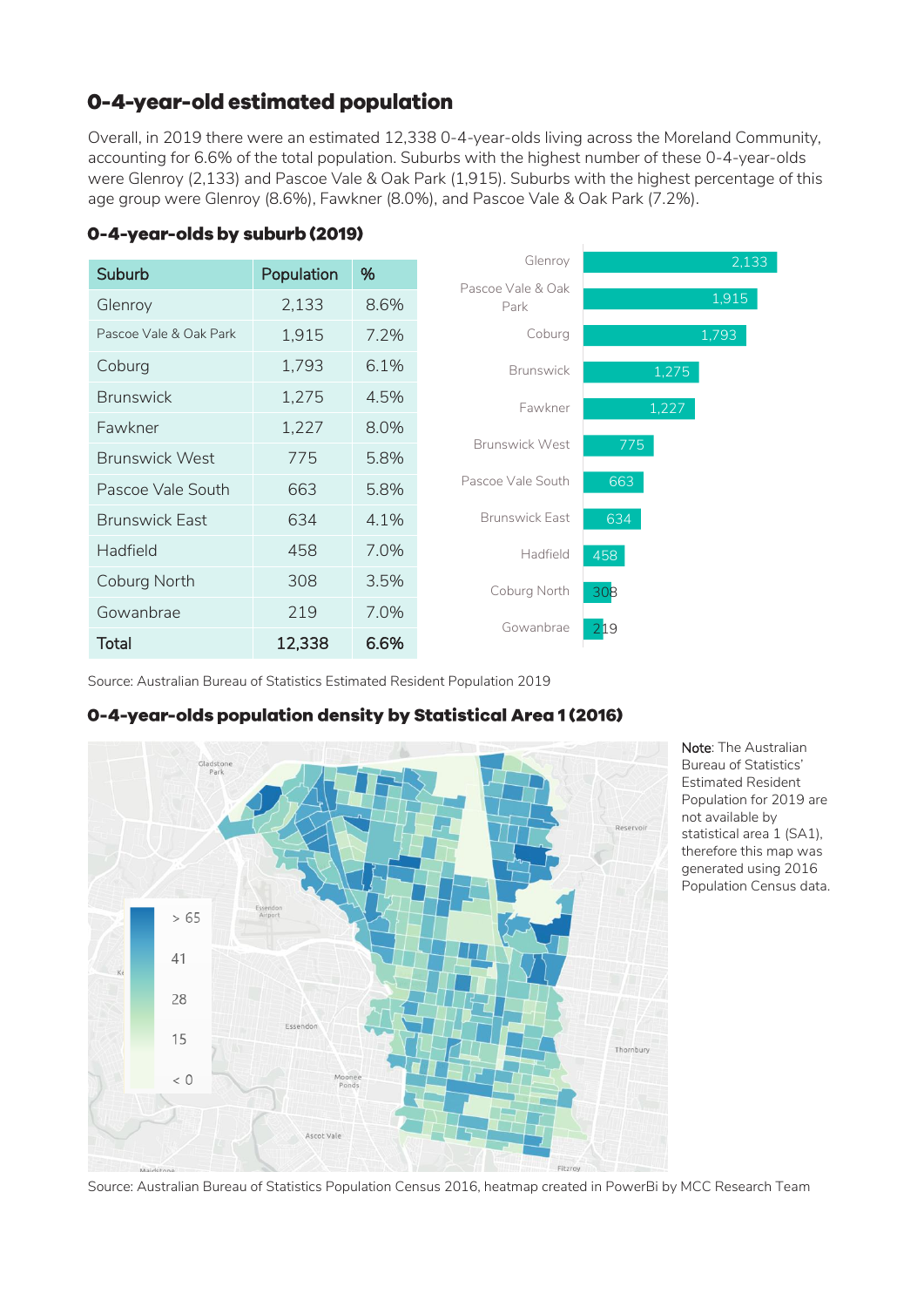### 5-11-years-old estimated population

In 2019, there were an estimated 13,921 5-11-year-olds in Moreland, making up 7.5% of the total Moreland population. Suburbs with the highest number of children aged 5-11 were Pascoe Vale & Oak Park (2,144), Coburg (2,028), and Glenroy (1,875). Suburbs with the highest percentage of this age group were Fawkner (10.5%), Gowanbrae (9.1%), and Pascoe Vale & Oak Park (9.1%).

### <span id="page-4-0"></span>5-11-year-olds by suburb (2019)

| Suburb                 | Population | %     | Pascoe Vale & Oak Park | 2,144 |
|------------------------|------------|-------|------------------------|-------|
| Pascoe Vale & Oak Park | 2,144      | 8.1%  | Coburg                 | 2,028 |
| Coburg                 | 2,028      | 6.9%  | Glenroy                | 1,875 |
| Glenroy                | 1,875      | 7.6%  | Fawkner                | 1,608 |
| Fawkner                | 1,608      | 10.5% |                        |       |
| <b>Brunswick</b>       | 1,328      | 4.6%  | <b>Brunswick</b>       | 1,328 |
| Pascoe Vale South      | 1,034      | 9.1%  | Pascoe Vale South      | 1,034 |
| <b>Brunswick West</b>  | 941        | 5.8%  | <b>Brunswick West</b>  | 941   |
| Coburg North           | 702        | 8.0%  | Coburg North           | 702   |
| <b>Brunswick East</b>  | 635        | 4.1%  | <b>Brunswick East</b>  | 635   |
| Hadfield               | 529        | 8.1%  | Hadfield               | 529   |
| Gowanbrae              | 286        | 9.1%  | Gowanbrae              | 286   |
| Total                  | 13,921     | 7.5%  |                        |       |

Source: Australian Bureau of Statistics Estimated Resident Population 2019

### 5-11-year-olds population density by Statistical Area 1 (2016)



 Note: The Australian Bureau of Statistics' Estimated Resident Population for 2019 are not available by statistical area 1 (SA1), therefore this map was generated using 2016 Population Census data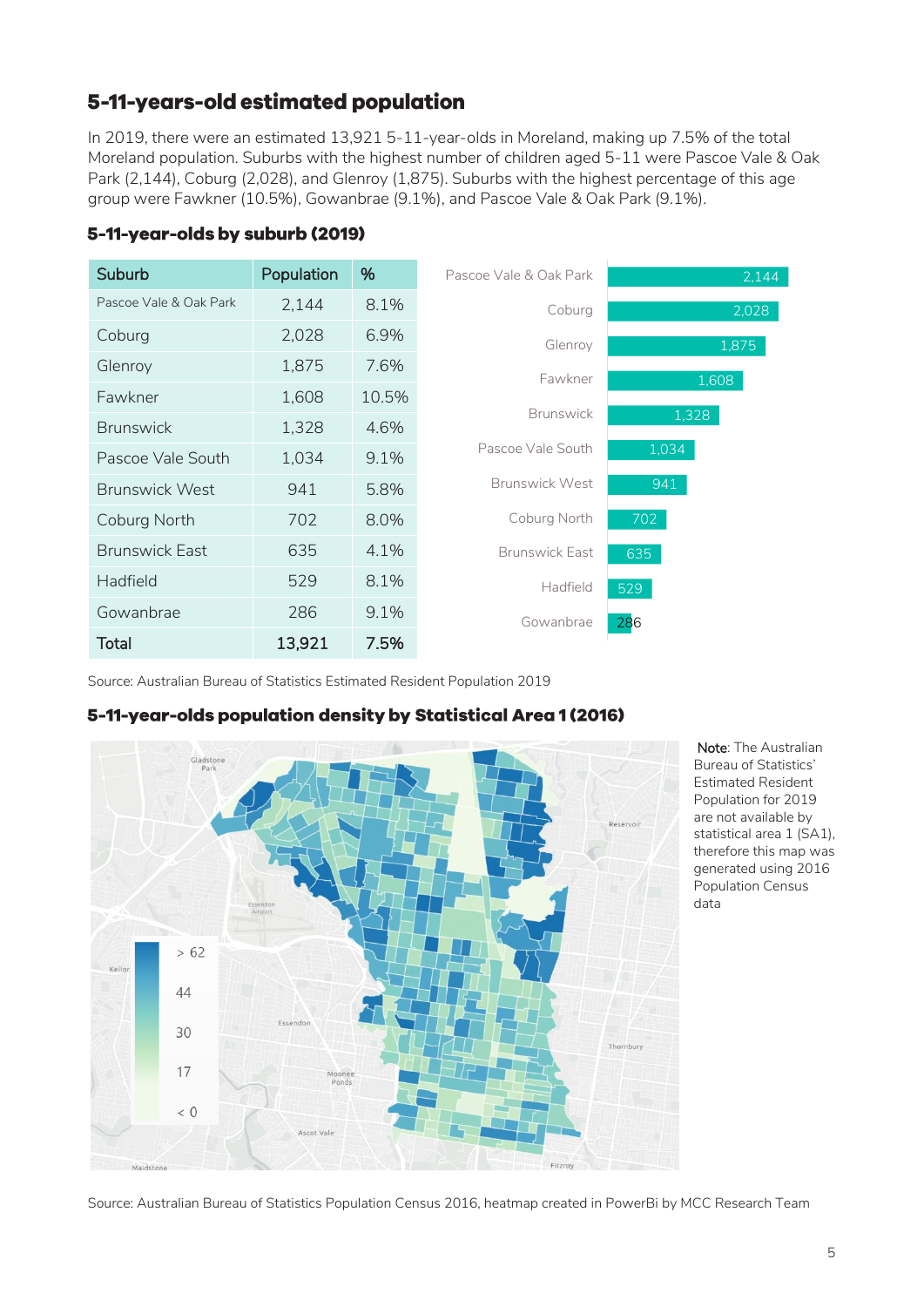### 12-17-year-old estimated population

In 2019, there were an estimated 9,449 12-17-year-olds in Moreland, making up 5.1% of the total population. Suburbs with the highest number of secondary schoolers were Pascoe Vale & Oak Park (1,468), Coburg (1,400) and Glenroy (1,246). Suburbs with the highest percentage of this age group were Gowanbrae (8.3%), Pascoe Vale South (7.3%), and Fawkner (6.6%).

### <span id="page-5-0"></span>12-17-year-olds by suburb (2019)

| Suburb                 | Population | %    | Pascoe Vale & Oak Park | 1,468 |
|------------------------|------------|------|------------------------|-------|
| Pascoe Vale & Oak Park | 1,468      | 5.5% | Coburg                 | 1,400 |
| Coburg                 | 1,400      | 4.8% | Glenroy                | 1,246 |
| Glenroy                | 1,246      | 5.0% |                        |       |
| Fawkner                | 1,010      | 6.6% | Fawkner                | 1,010 |
| Pascoe Vale South      | 829        | 7.3% | Pascoe Vale South      | 829   |
| <b>Brunswick</b>       | 810        | 2.8% | <b>Brunswick</b>       | 810   |
| <b>Brunswick West</b>  | 538        | 3.3% | <b>Brunswick West</b>  | 538   |
| Coburg North           | 473        | 5.4% | Coburg North           | 473   |
| <b>Brunswick East</b>  | 446        | 2.9% | <b>Brunswick East</b>  | 446   |
| Hadfield               | 375        | 5.7% | Hadfield               | 375   |
| Gowanbrae              | 259        | 8.3% | Gowanbrae              | 259   |
| <b>Total</b>           | 9,449      | 5.1% |                        |       |

Source: Australian Bureau of Statistics Estimated Resident Population 2019

### 12-17-year-olds population density by Statistical Area 1 (2016)



Note: The Australian Bureau of Statistics' Estimated Resident Population for 2019 are not available by statistical area 1 (SA1), therefore this map was generated using 2016 Population Census data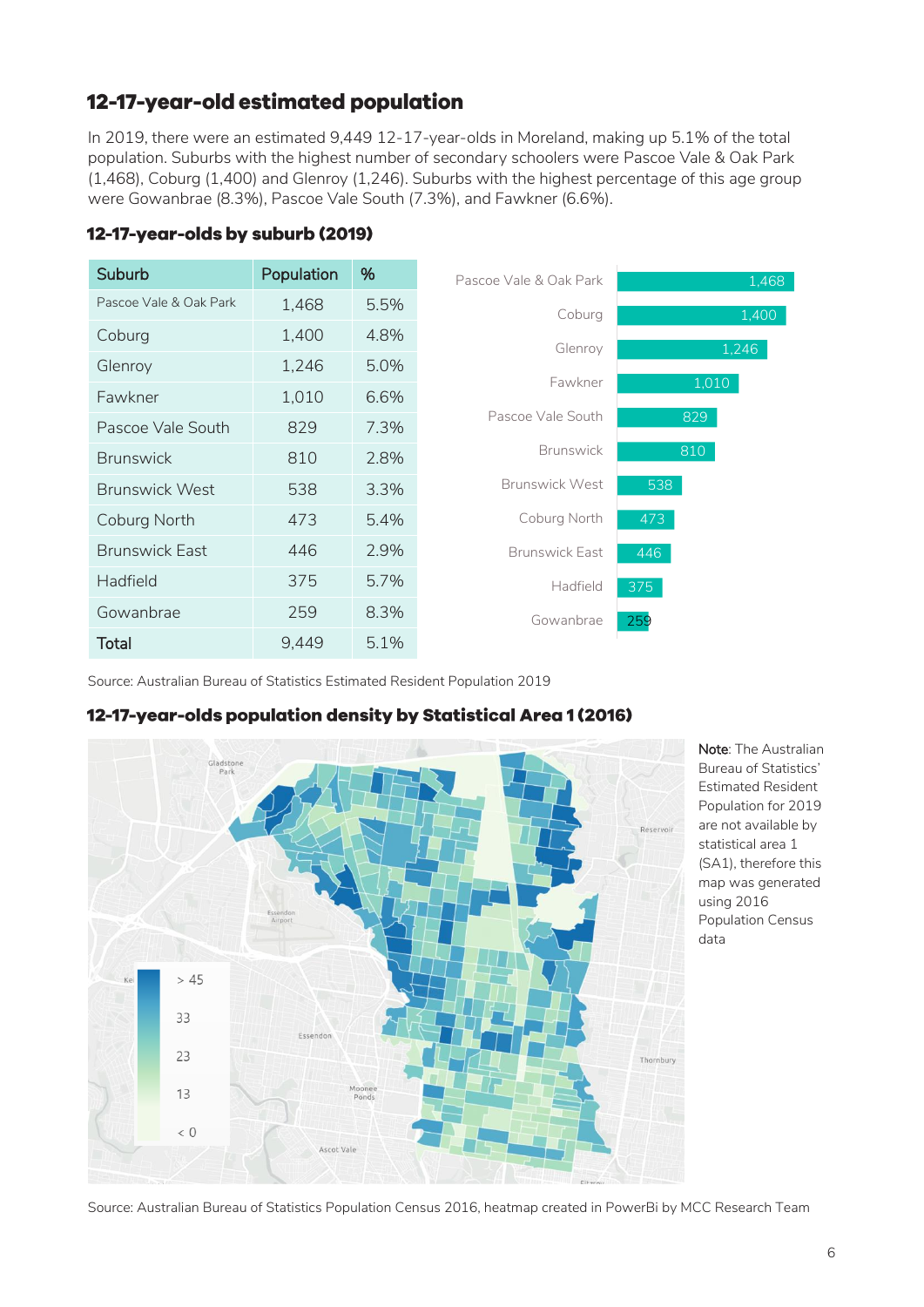### 18-24-year-old estimated population

In 2019, there were an estimated 19,548 18-24-year-olds in Moreland, making up 10.5% of the population. Suburbs with the highest number of 18-24-year-olds in 2016 were Brunswick (3,618), Coburg (2,747), and Glenroy (2,413). Suburbs with the highest percentage of this age group were Brunswick (12.6%), Brunswick West (10.6%), and Brunswick East (10.2%).

| Suburb                 | Population | %     | <b>Brunswick</b>       | 3,618 |
|------------------------|------------|-------|------------------------|-------|
| <b>Brunswick</b>       | 3,618      | 12.6% | Coburg                 | 2,747 |
| Coburg                 | 2,747      | 9.4%  | Glenroy                | 2,413 |
| Glenroy                | 2,413      | 9.8%  |                        |       |
| Pascoe Vale & Oak Park | 2,273      | 8.5%  | Pascoe Vale & Oak Park | 2,273 |
| <b>Brunswick West</b>  | 1,710      | 10.6% | <b>Brunswick West</b>  | 1,710 |
| <b>Brunswick East</b>  | 1,574      | 10.2% | <b>Brunswick East</b>  | 1,574 |
| Fawkner                | 1,500      | 9.8%  | Fawkner                | 1,500 |
| Pascoe Vale South      | 1,025      | 9.0%  | Pascoe Vale South      | 1,025 |
| Coburg North           | 737        | 8.4%  | Coburg North           | 737   |
| <b>Hadfield</b>        | 506        | 7.7%  | Hadfield               | 50    |
| Gowanbrae              | 235        | 7.5%  | Gowanbrae              | 235   |
| Total                  | 19,548     | 10.5% |                        |       |

#### <span id="page-6-0"></span>18-24-year-olds by suburb (2019)

Source: Australian Bureau of Statistics Estimated Resident Population 2019

### 18-24-year-olds population density by Statistical Area 1 (2016)



Note: The Australian Bureau of Statistics' Estimated Resident Population for 2019 are not available by statistical area 1 (SA1), therefore this map was generated using 2016 Population Census data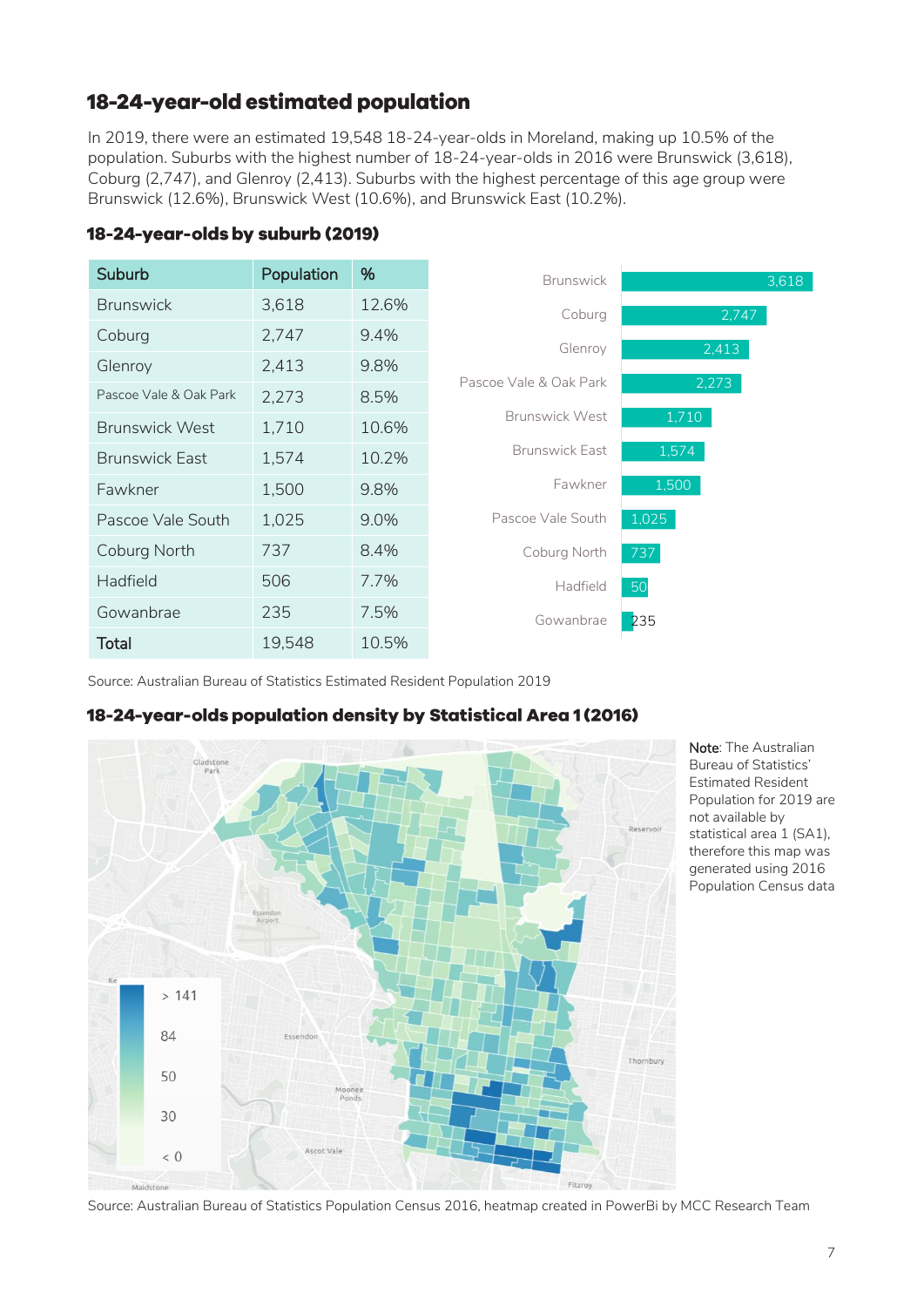### <span id="page-7-0"></span>**Birth notifications**

Birth notification data is reported on a monthly basis directly from Maternal & Child Health (MCH) centres in Moreland. In the 2019/20 financial year, 2,749 were reported at MCH centres in Moreland. In the five years prior, birth notifications remained consistently between 2,700 and 2,900 births per year. So far in the 2020/21 financial year, birth notifications have been lower than for the same months in the previous year.

Note: Birth notification data reported from MCH centres is not consistent with Australian Bureau of Statistics birth registration data. Birth notification data from MCH centres reports actual births whereas ABS birth registration data reports birth registrations which may occur later than the actual birth. This brief contains data from MCH centres.

### **Birth notifications by month**

| Month     | 2019/20 | 2020/21 |
|-----------|---------|---------|
| July      | 254     | 216     |
| August    | 236     | 171     |
| September | 231     | 190     |
| October   | 239     | 204     |
| November  | 229     | 194     |
| December  | 217     | 197     |
| January   | 245     | 203     |
| February  | 210     |         |
| March     | 239     |         |
| April     | 203     |         |
| May       | 217     |         |
| June      | 229     |         |
| Total     | 2.749   | 1,375   |



Source: CDIS database, Moreland Maternal & Child Health 2021

### **Birth notifications by financial year**



\*The 2020/2021 financial year is not complete and therefore data is only recorded to January 2021. Source: CDIS database, Moreland Maternal & Child Health 2021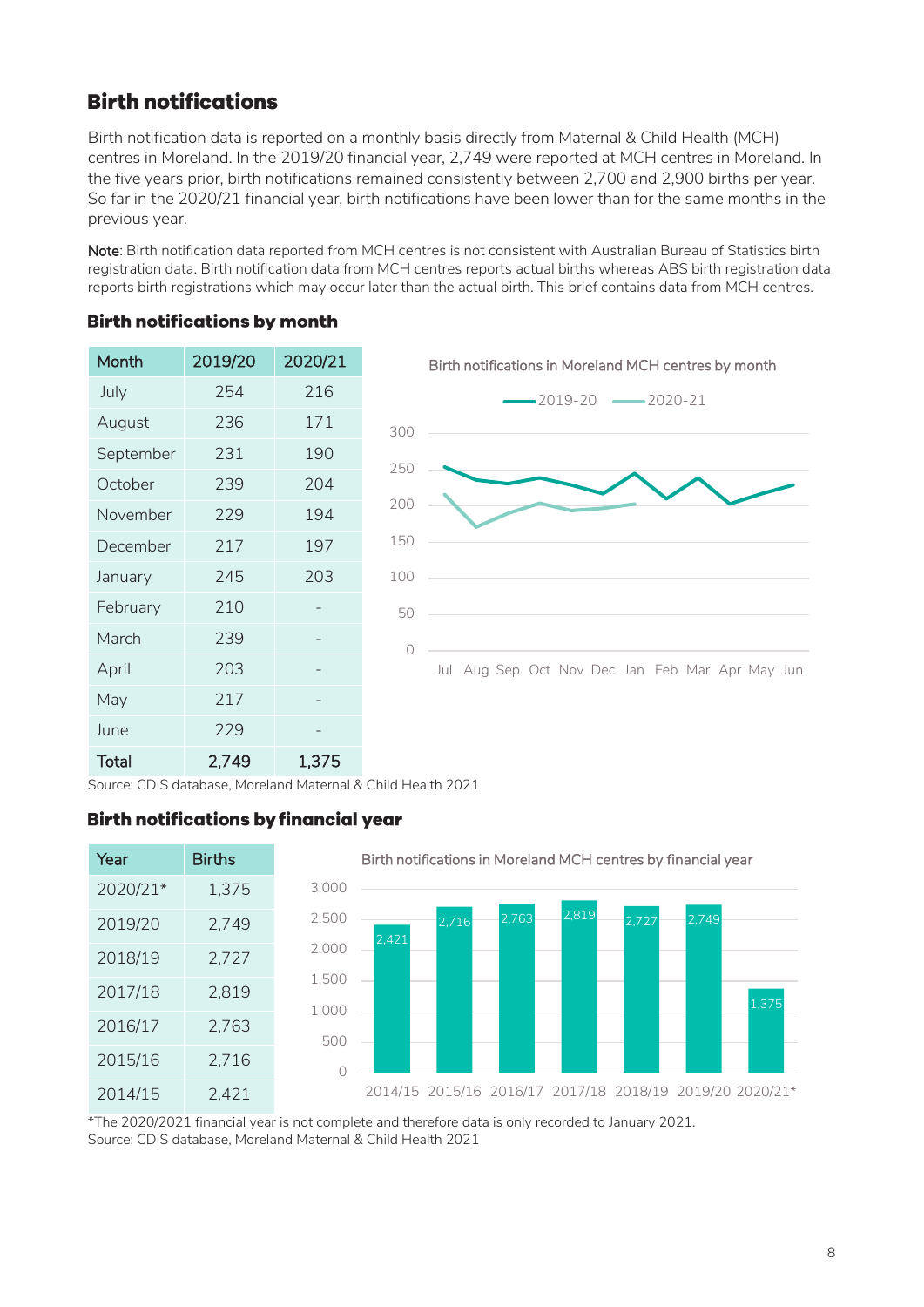# <span id="page-8-0"></span>**Future population of early years & youth**

Note: These forecasts were developed by ID (consultants) for Moreland City Council and are a pre-Covid version of the forecasts developed in 2017. This forecast data is available for publication publicly, however where they are used it must be noted that these forecasts do not take into account the impacts of Covid-19. Any Application of this forecast data should include a mechanism to review and apply revised forecast data that takes into account the impacts of Covid19 as soon as further and reliable information becomes available.

### <span id="page-8-1"></span>**Overall population forecasts**

In 2036, there will be a forecasted 66,285 people 24 years and younger in Moreland, which is an additional 20,197 children and young people, and approximately one third (29%) of the total Moreland population forecasted in 2036. 18-24-year-olds are expected to remain the largest cohort, with substantial growth forecasted in Brunswick and Coburg. Brunswick is also expected to see the highest growth of children aged 0-11, whereas Glenroy is projected to have the highest growth in young people aged 12-17.

#### **Overall forecasted population by service age group (2036)**

| Age group       | Population in 2036 | Additional population from 2016 to 2036 |
|-----------------|--------------------|-----------------------------------------|
| $0 - 4$ years   | 14,626             | $+4,362$                                |
| $5-11$ years    | 16,421             | +4.675                                  |
| $12 - 17$ years | 12,608             | $+4.597$                                |
| $18-24$ years   | 22,630             | $+6,563$                                |







### Forecasted population growth of early years & youth 2036

Source: Forecast ID consulting 2017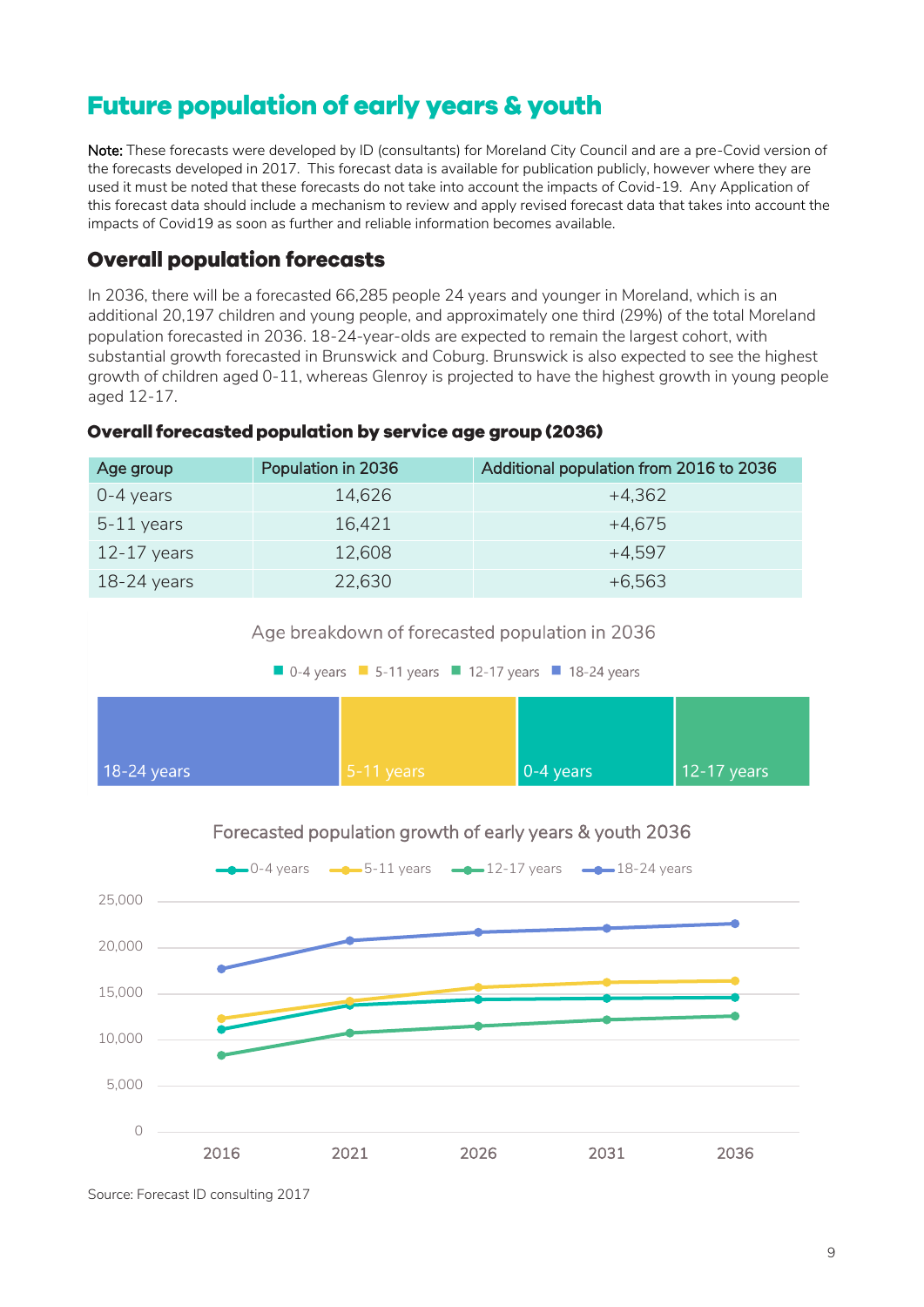### 0-4-year-old population forecasts

The forecasted population for children aged 0-4 in 2036 is 14,626, with an additional 4,362 children of this age group expected between 2016 and 2036. The highest proportion of growth is anticipated in Brunswick (+1,054) and Brunswick East (+755). Additionally, Gowanbrae is forecasted to have 64 fewer children aged 0-4 in 3036.

### <span id="page-9-0"></span>0-4-year-olds by suburb (2036)

| <b>Suburb</b>         | Population | Increase to Population | Percent change (%) |
|-----------------------|------------|------------------------|--------------------|
| <b>Brunswick</b>      | 2,159      | $+1,054$               | $+49%$             |
| <b>Brunswick East</b> | 1,256      | $+755$                 | $+60%$             |
| <b>Brunswick West</b> | 1,080      | $+302$                 | $+28%$             |
| Coburg                | 2,384      | $+754$                 | $+32%$             |
| Coburg North          | 709        | $+128$                 | $+18%$             |
| Fawkner               | 1,197      | $+75$                  | $+6%$              |
| Glenroy               | 2,152      | $+567$                 | $+26%$             |
| Gowanbrae             | 165        | -64                    | $-39%$             |
| Hadfield              | 603        | $+196$                 | $+32.5%$           |
| Oak Park              | 532        | $+102$                 | $+19%$             |
| Pascoe Vale           | 1,567      | $+375$                 | $+24%$             |
| Pascoe Vale South     | 823        | $+153$                 | $+19%$             |
| <b>Total</b>          | 14,626     | $+4,362$               | +30%               |

Forecasted growth of 0-4-year-olds by suburb 2016 - 2036



Source: Forecast ID consulting 2017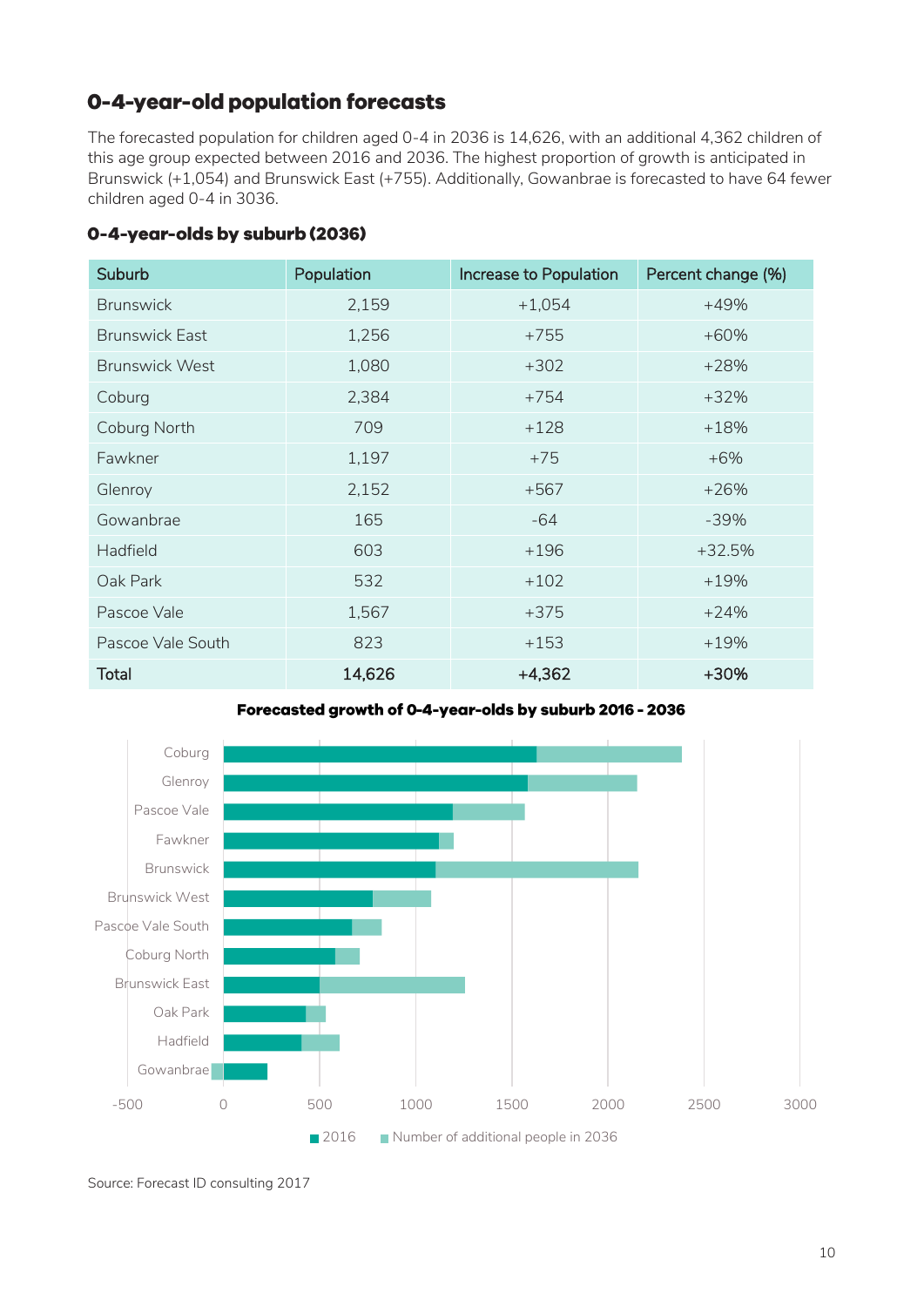### 5-11-year-old population forecasts

The forecasted population for children aged 5-11 in 2036 is 16,421, with an additional 4,675 children of this age group expected between 2016 and 2036. The highest proportion of growth is anticipated in Brunswick (+822) and Glenroy (715). Additionally, Gowanbrae is forecasted to have 70 fewer children aged 5-11 in 3036.

<span id="page-10-0"></span>

| 5-11-year-olds by suburb |  |  |
|--------------------------|--|--|
|                          |  |  |

| Suburb                | Population | Increase to Population | Percent change (%) |
|-----------------------|------------|------------------------|--------------------|
| <b>Brunswick</b>      | 1,943      | $+822$                 | $+42%$             |
| <b>Brunswick East</b> | 1,282      | $+623$                 | $+49%$             |
| <b>Brunswick West</b> | 1,146      | $+295$                 | $+26%$             |
| Coburg                | 2,572      | $+636$                 | $+25%$             |
| Coburg North          | 821        | $+266$                 | $+32%$             |
| Fawkner               | 1,535      | $+144$                 | $+9%$              |
| Glenroy               | 2,354      | $+715$                 | $+30%$             |
| Gowanbrae             | 244        | $-70$                  | $-29%$             |
| <b>Hadfield</b>       | 741        | $+254$                 | $+34%$             |
| Oak Park              | 606        | $+92$                  | $+15%$             |
| Pascoe Vale           | 1,840      | $+476$                 | $+26%$             |
| Pascoe Vale South     | 1,158      | $+197$                 | $+17%$             |
| <b>Total</b>          | 16,421     | $+4,675$               | $+28%$             |





Source: Forecast ID consulting 2017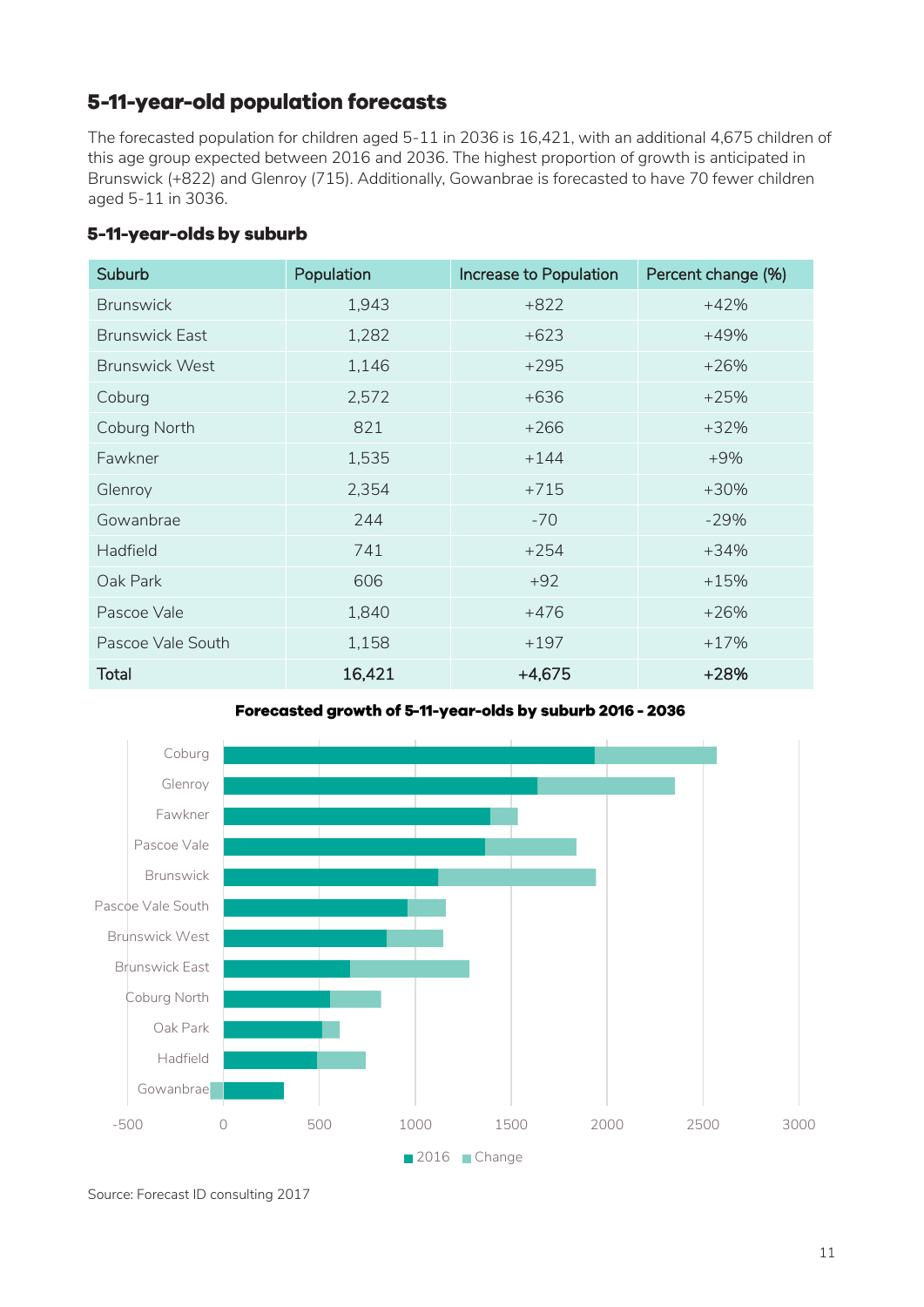### 12-17-year-old population forecasts

The forecasted population for young people aged 12-17 in 2036 is 12,608, with an additional 4,597 young people of this age group expected between 2016 and 2036. The highest proportion of growth is anticipated in Glenroy (+781) and Brunswick (+756). Additionally, Gowanbrae is forecasted to have 14 fewer young people aged 12-17 in 3036.

### <span id="page-11-0"></span>12-17-year-olds by suburb

| <b>Suburb</b>         | Population | Increase to Population | Percent change (%) |
|-----------------------|------------|------------------------|--------------------|
| <b>Brunswick</b>      | 1,408      | $+756$                 | $+54%$             |
| <b>Brunswick East</b> | 932        | $+505$                 | $+54%$             |
| <b>Brunswick West</b> | 890        | $+335$                 | +38%               |
| Coburg                | 1,950      | $+655$                 | $+34%$             |
| Coburg North          | 617        | $+240$                 | $+39%$             |
| Fawkner               | 1,211      | $+333$                 | $+27%$             |
| Glenroy               | 1,954      | $+781$                 | $+40%$             |
| Gowanbrae             | 199        | $-14$                  | $-7%$              |
| <b>Hadfield</b>       | 590        | $+212$                 | +36%               |
| Oak Park              | 488        | $+113$                 | $+23%$             |
| Pascoe Vale           | 1,416      | $+493$                 | $+35%$             |
| Pascoe Vale South     | 953        | $+177$                 | $+19%$             |
| <b>Total</b>          | 12,608     | $+4,597$               | +36%               |

Forecasted growth of 12-17-year-olds by suburb 2016 - 2036



Source: Forecast ID consulting 2017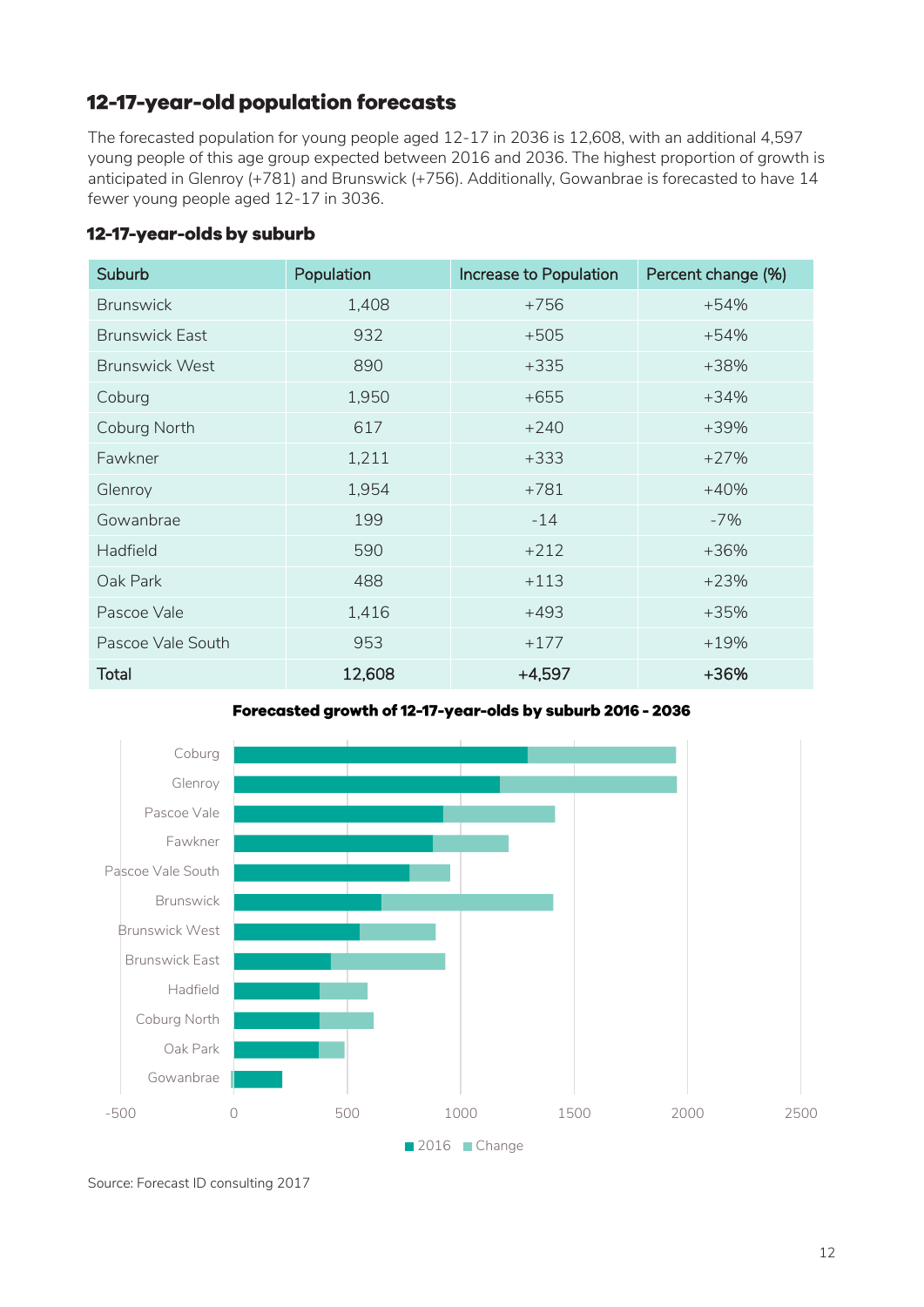### 18-24-year-old population forecasts

The forecasted population for young people aged 18-24 in 2036 is 22,630, with an additional 6,653 young people of this age group expected between 2016 and 2036. The highest proportion of growth is anticipated in Brunswick (+1,325) and Coburg (+1,016).

#### <span id="page-12-0"></span>18-24-year-olds by suburb

| Suburb                | Population | Increase to Population | Percent change (%) |
|-----------------------|------------|------------------------|--------------------|
| <b>Brunswick</b>      | 4,475      | $+1,325$               | $+30%$             |
| <b>Brunswick East</b> | 2,401      | $+965$                 | $+40%$             |
| <b>Brunswick West</b> | 2,116      | $+555$                 | $+26%$             |
| Coburg                | 3,571      | $+1,016$               | $+28%$             |
| Coburg North          | 926        | $+297$                 | $+32%$             |
| Fawkner               | 1,566      | $+371$                 | $+24%$             |
| Glenroy               | 2,806      | $+742$                 | $+26%$             |
| Gowanbrae             | 224        | $+43$                  | $+19%$             |
| <b>Hadfield</b>       | 753        | $+255$                 | $+34%$             |
| Oak Park              | 738        | $+206$                 | $+28%$             |
| Pascoe Vale           | 1,988      | $+589$                 | $+30%$             |
| Pascoe Vale South     | 1,068      | $+186$                 | $+17%$             |
| <b>Total</b>          | 22,630     | $+6,563$               | $+29%$             |

Forecasted growth of 18-24-year-olds by suburb 2016 - 2036



Source: Forecast ID consulting 2017